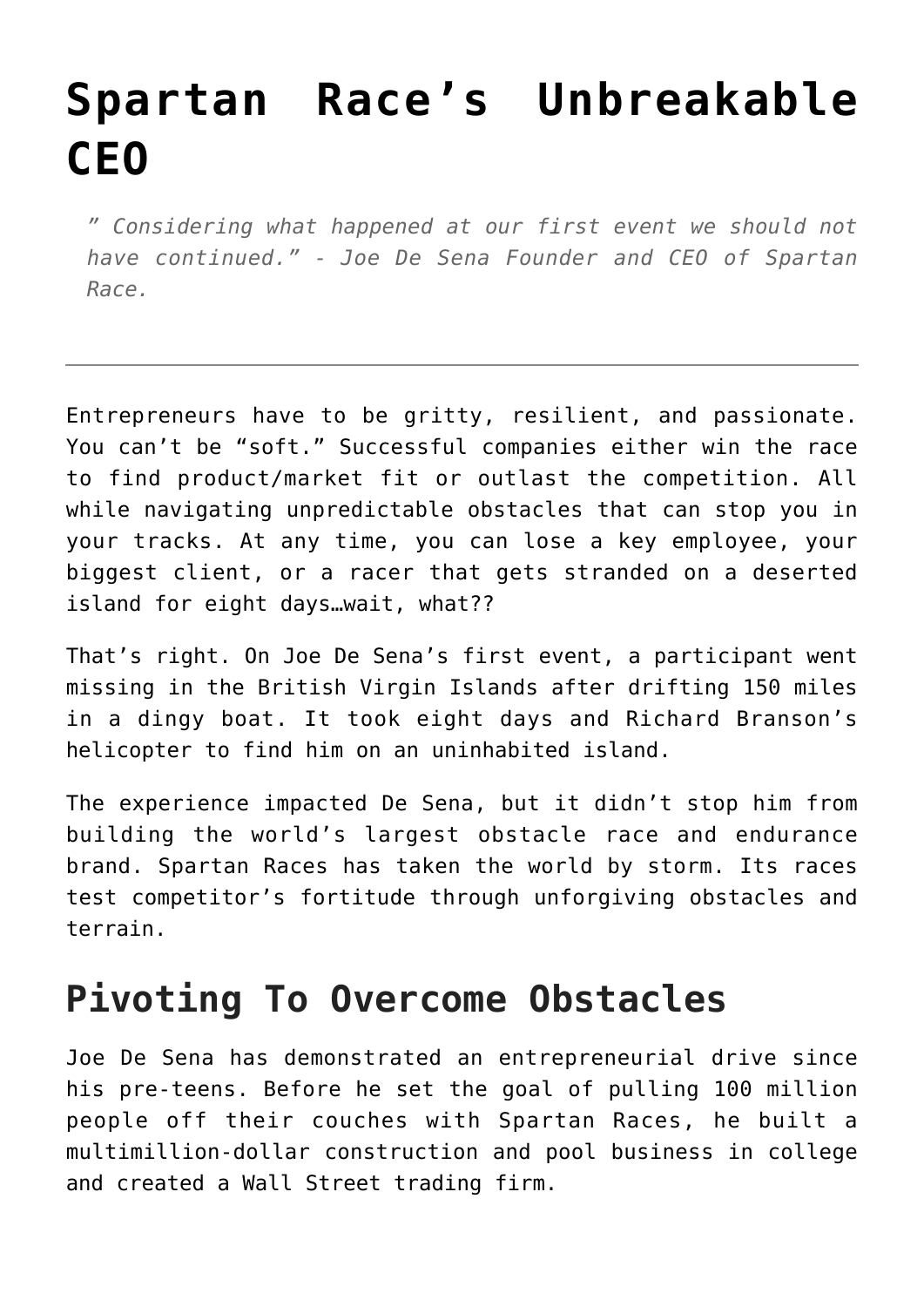Now, Joe De Sena continues to be the driving force behind Spartan Race. As a resilient entrepreneur, he's stood firm in the face of failure. Being a Spartan is becoming unbreakable. This is the culture that Spartan Race, its participants, and Joe De Sena live by.

Losing someone on a deserted island wasn't Joe's last [business](https://foodfightstudios.com/from-crisis-to-creative-everything-we-learned-in-unpredictable-times/) obstacle either. In the early years of Spartan, De Sena would invest time and money into an event, only to have one racer show up.

When Covid-19 hit the world in full force, it would've been easy for an events business like Spartan to fail. "By all standards, Spartan could have easily been wiped out this year." Building an unbreakable mentality helped Joe to overcome the obstacles 2020 threw at him. "Life doesn't always give you what you want, or even what you need. Sometimes it just gives you obstacles because it wants to."

Joe has broken down obstacles from the Spartan races, explaining how each obstacle parallels real-life experiences. Spartan Race isn't just about a one-time event you overcome; it's about building the mindset and skills to survive whatever obstacles are thrown at you in business and ultimately, in life.

## **CEO's Have To Be Able To Overcome Obstacles**

CEOs are always going to be putting out fires; something will always go wrong in startups. Hopefully, your first event doesn't end with a frantic race to find a missing person. If it does, how you react to it, will define the short and longterm success of your business.

To run a Spartan Race you need grit, resilience, and passion. You can't be soft. You have to move past each obstacle and be ready for the next one. Sounds an awful lot like running a